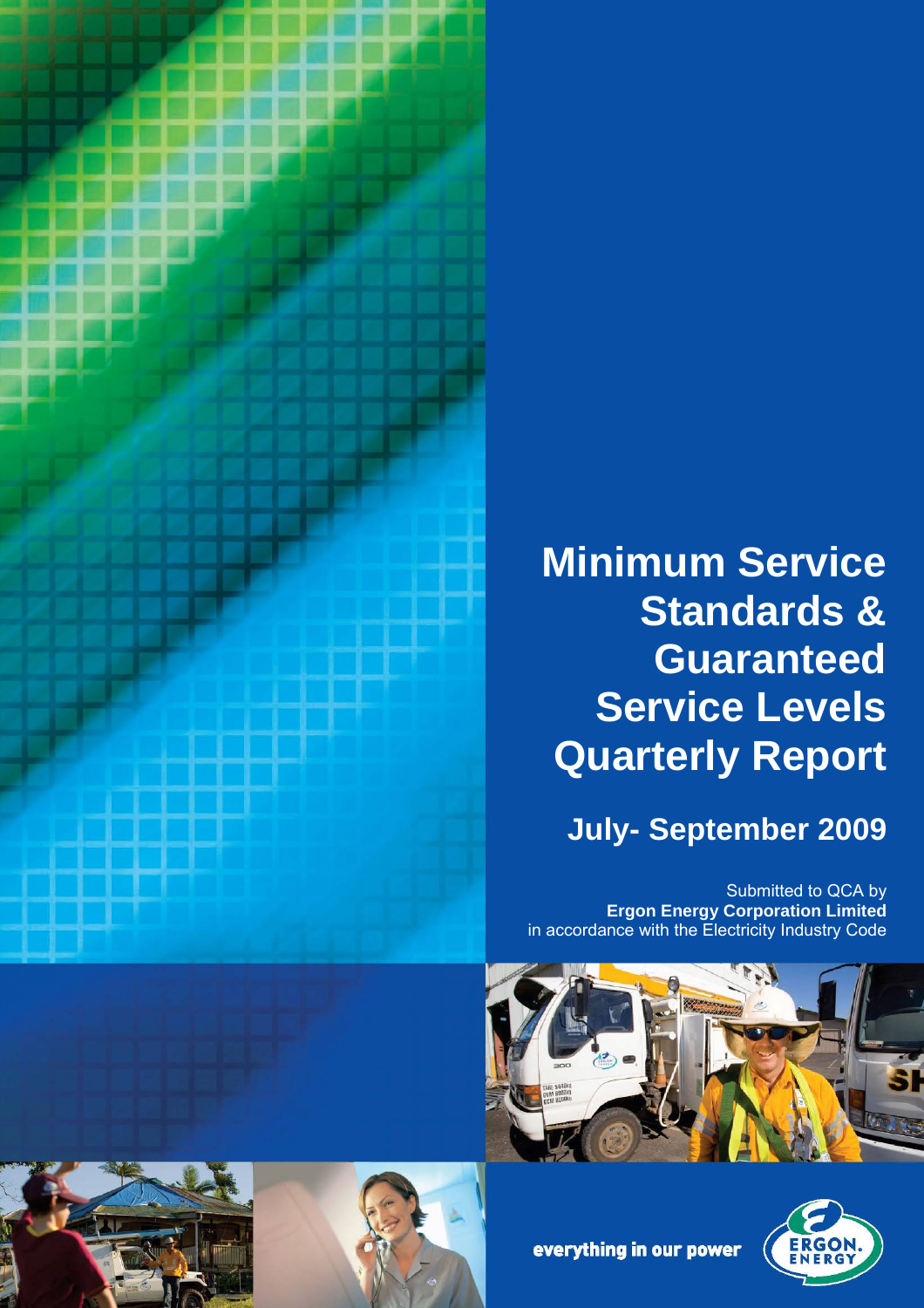## **Table of Contents**

| Explanation of reasons for exceeding minimum service standards and proposals to improve performance 7 |  |
|-------------------------------------------------------------------------------------------------------|--|
|                                                                                                       |  |
|                                                                                                       |  |
| GSL Claims Breakdown for the Quarter and Financial Year to Date (1 July 2009 to 30 September 2009) 9  |  |
|                                                                                                       |  |

**2**

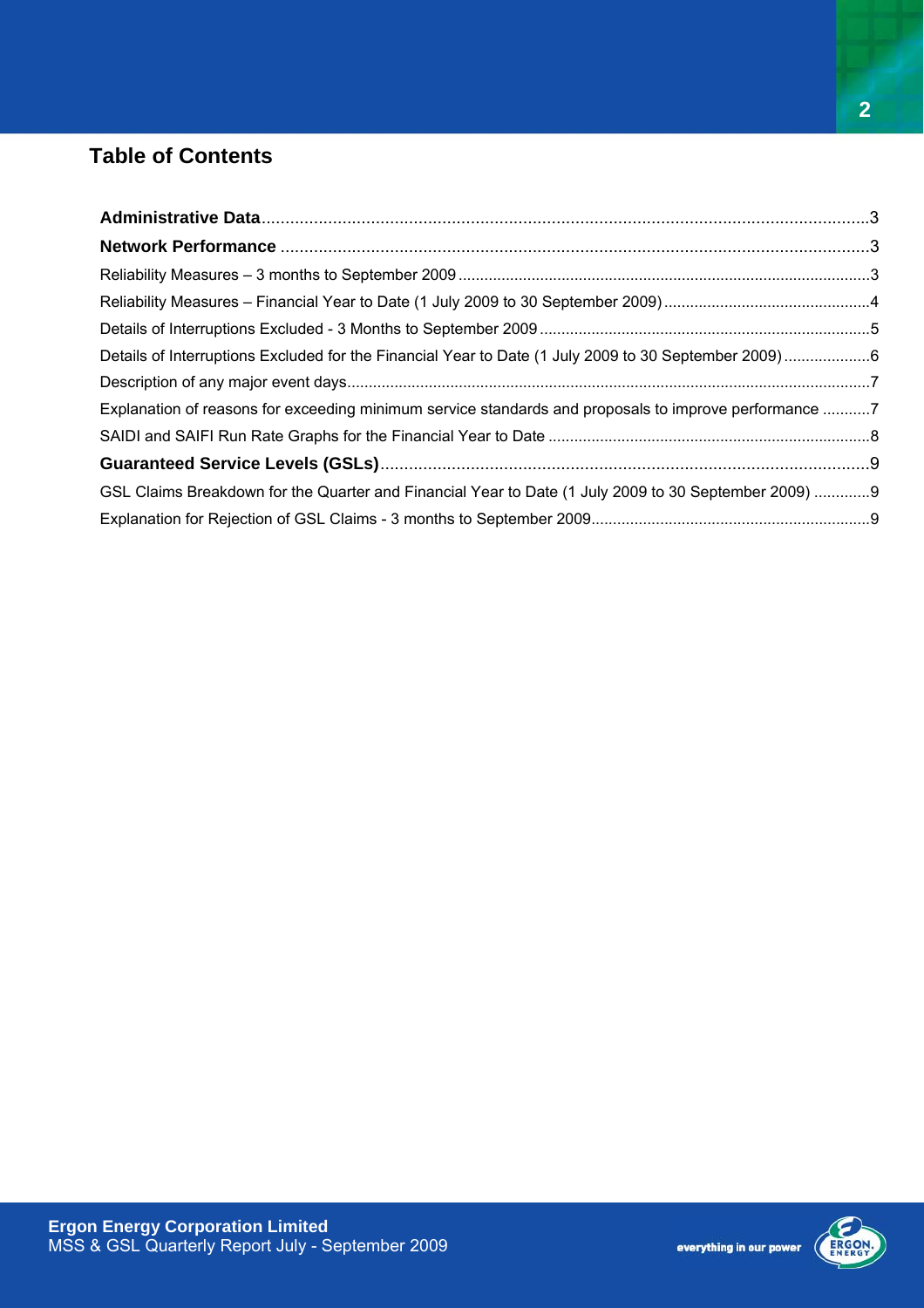### **Administrative Data**

| <b>ITEM NO</b> | <b>MEASURE</b>                        | <b>UNIT</b> | <b>VALUE</b>                     |
|----------------|---------------------------------------|-------------|----------------------------------|
| 1.1            | Distribution Network Service Provider | Name        | Ergon Energy Corporation Limited |
| 1.2            | First day of reporting period         | Date        | 01-07-2009                       |
| 1.3            | Last day of reporting period          | Date        | 30-09-2009                       |

#### **Network Performance**

(Reporting obligations under clause 2.6.2(a)(i) (A), (B), (C), (D) & (E) of the Queensland Electricity Industry Code, Fourth Edition effective 4 August 2008 ('The Code'))

#### **Reliability Measures – 3 months to September 2009**

(Results effective as at 6 October 2009, for the period ending 30 September 2009)

| <b>ITEM NO.</b> | <b>MEASURE</b>                                             | <b>UNIT</b>    | <b>ACTUAL NETWORK<br/>PERFORMANCE</b> | <b>NETWORK</b><br><b>PERFORMANCE</b><br><b>LESS EXCLUSIONS</b> |  |
|-----------------|------------------------------------------------------------|----------------|---------------------------------------|----------------------------------------------------------------|--|
|                 |                                                            |                |                                       |                                                                |  |
|                 | <b>System Average Interruption Duration Index (SAIDI)</b>  |                | (minutes)                             |                                                                |  |
|                 | Distribution system - total                                |                |                                       |                                                                |  |
|                 | Urban                                                      | <b>Minutes</b> | 81.45                                 | 80.87                                                          |  |
|                 | <b>Short Rural</b>                                         | <b>Minutes</b> | 140.35                                | 139.41                                                         |  |
|                 | Long Rural                                                 | Minutes        | 209.45                                | 208.11                                                         |  |
|                 | Distribution system - planned                              |                |                                       |                                                                |  |
|                 | Urban                                                      | <b>Minutes</b> | 39.27                                 | 39.27                                                          |  |
|                 | Short Rural                                                | <b>Minutes</b> | 79.67                                 | 79.67                                                          |  |
|                 | Long Rural                                                 | Minutes        | 123.20                                | 123.20                                                         |  |
|                 | Distribution system - unplanned                            |                |                                       |                                                                |  |
|                 | Urban                                                      | <b>Minutes</b> | 42.18                                 | 41.59                                                          |  |
|                 | <b>Short Rural</b>                                         | <b>Minutes</b> | 60.68                                 | 59.74                                                          |  |
|                 | Long Rural                                                 | Minutes        | 86.24                                 | 84.90                                                          |  |
|                 | <b>System Average Interruption Frequency Index (SAIFI)</b> |                | (number)                              |                                                                |  |
|                 | Distribution system - total                                |                |                                       |                                                                |  |
|                 | Urban                                                      | Number         | 0.64                                  | 0.64                                                           |  |
|                 | <b>Short Rural</b>                                         | Number         | 1.06                                  | 1.04                                                           |  |
|                 | Long Rural                                                 | Number         | 1.62                                  | 1.61                                                           |  |
|                 | Distribution system - planned                              |                |                                       |                                                                |  |
|                 | Urban                                                      | <b>Number</b>  | 0.20                                  | 0.20                                                           |  |
|                 | Short Rural                                                | Number         | 0.35                                  | 0.35                                                           |  |
|                 | Long Rural                                                 | Number         | 0.62                                  | 0.62                                                           |  |
|                 | Distribution system - unplanned                            |                |                                       |                                                                |  |
|                 | Urban                                                      | Number         | 0.44                                  | 0.43                                                           |  |
|                 | <b>Short Rural</b>                                         | Number         | 0.71                                  | 0.69                                                           |  |
|                 | Long Rural                                                 | Number         | 1.00                                  | 0.99                                                           |  |

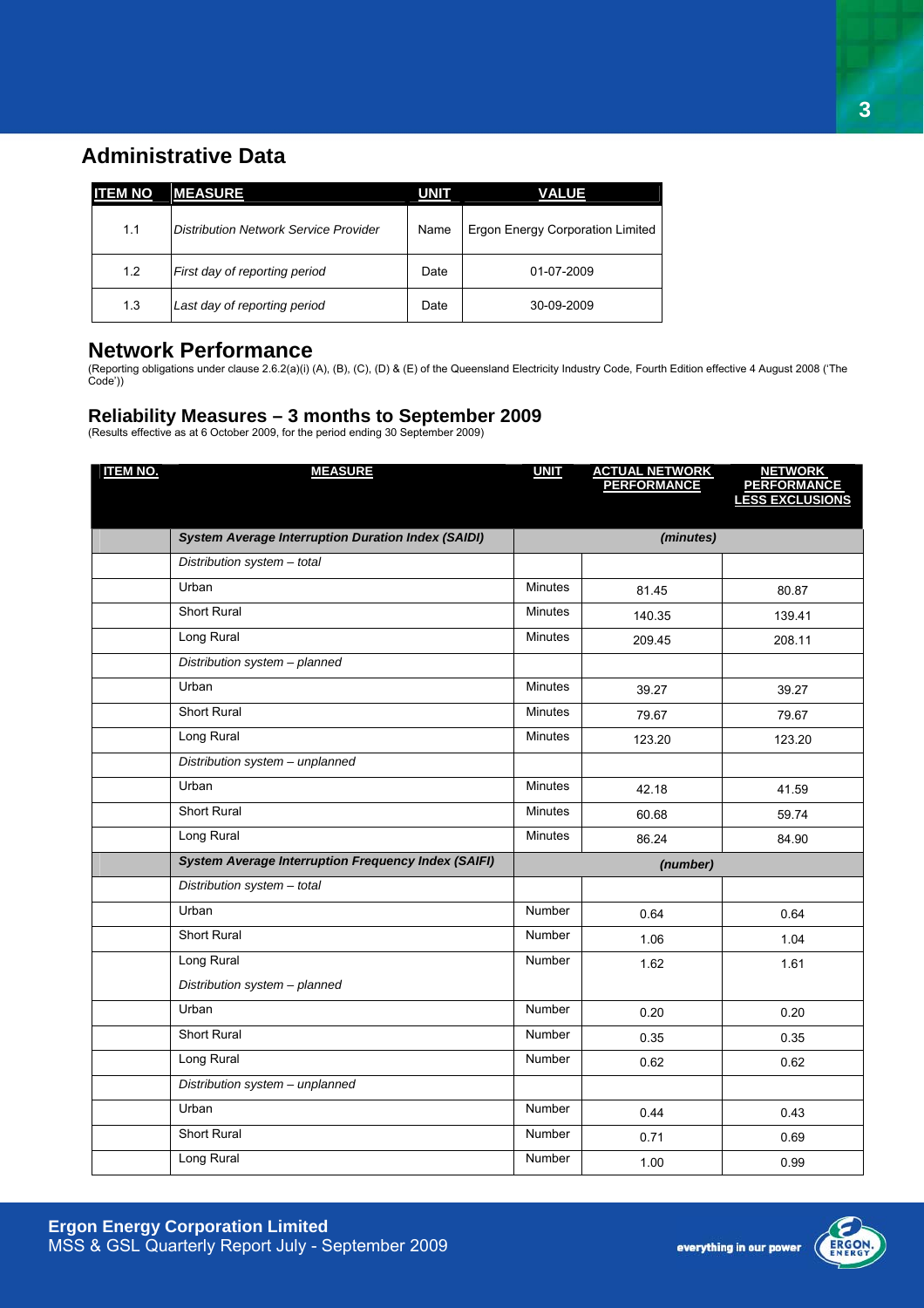#### **Reliability Measures – Financial Year to Date (1 July 2009 to 30 September 2009)**

(Results effective as at 6 October 2009, for the period ending 30 September 2009)

| <b>System Average Interruption Duration Index (SAIDI)</b><br>(minutes) |        |
|------------------------------------------------------------------------|--------|
| Distribution system - total                                            |        |
| Urban<br><b>Minutes</b><br>81.45                                       | 80.87  |
| <b>Short Rural</b><br><b>Minutes</b><br>140.35                         | 139.41 |
| Long Rural<br><b>Minutes</b><br>209.45                                 | 208.11 |
| Distribution system - planned                                          |        |
| Urban<br><b>Minutes</b><br>39.27                                       | 39.27  |
| Short Rural<br><b>Minutes</b><br>79.67                                 | 79.67  |
| Long Rural<br><b>Minutes</b><br>123.20                                 | 123.20 |
| Distribution system - unplanned                                        |        |
| Urban<br><b>Minutes</b><br>42.18                                       | 41.59  |
| <b>Short Rural</b><br><b>Minutes</b><br>60.68                          | 59.74  |
| Long Rural<br><b>Minutes</b><br>86.24                                  | 84.90  |
| <b>System Average Interruption Frequency Index (SAIFI)</b><br>(number) |        |
| Distribution system - total                                            |        |
| Urban<br><b>Number</b><br>0.64                                         | 0.64   |
| <b>Short Rural</b><br><b>Number</b><br>1.06                            | 1.04   |
| Long Rural<br>Number<br>1.62                                           | 1.61   |
| Distribution system - planned                                          |        |
| Urban<br><b>Number</b><br>0.20                                         | 0.20   |
| <b>Short Rural</b><br>Number<br>0.35                                   | 0.35   |
| Long Rural<br><b>Number</b><br>0.62                                    | 0.62   |
| Distribution system - unplanned                                        |        |
| Urban<br><b>Number</b><br>0.44                                         | 0.43   |
| Short Rural<br><b>Number</b><br>0.71                                   | 0.69   |
| Long Rural<br>Number<br>1.00                                           | 0.99   |

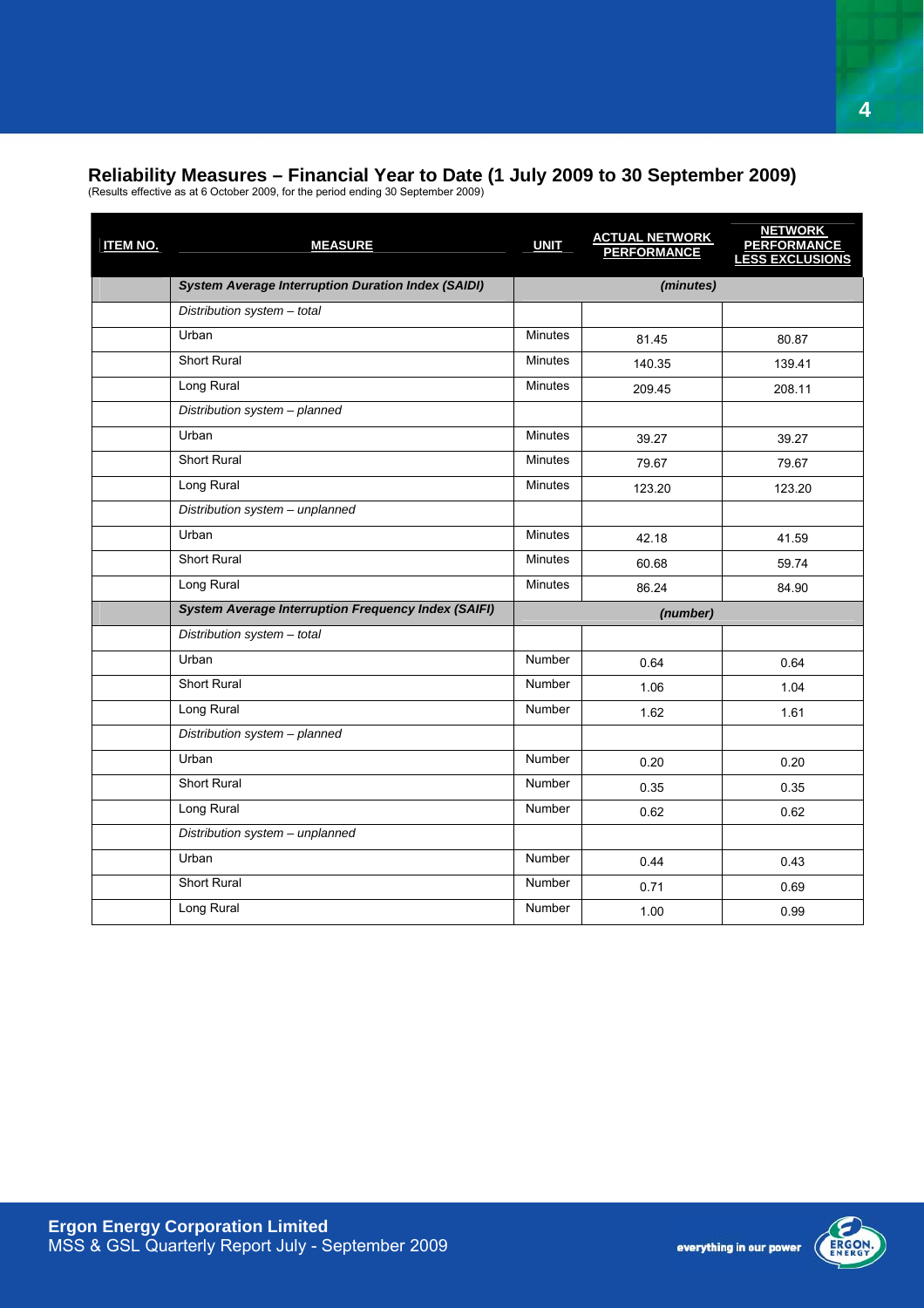#### **Details of Interruptions Excluded - 3 Months to September 2009**

 **(Results effective as at 6 October 2009, for the period ending 30 September 2009)**

|                                                                                                                                                                                                                                 | Urban | <b>SR</b> | <b>LR</b> |
|---------------------------------------------------------------------------------------------------------------------------------------------------------------------------------------------------------------------------------|-------|-----------|-----------|
| <b>System Average Interruption Duration Index (SAIDI)</b>                                                                                                                                                                       |       | (minutes) |           |
| (a) an interruption of a duration of one minute or less;                                                                                                                                                                        | 0.00  | 0.00      | 0.00      |
| (b) an interruption resulting from:                                                                                                                                                                                             |       |           |           |
| (i) load shedding due to a shortfall in generation;                                                                                                                                                                             | 0.00  | 0.16      | 0.00      |
| (ii) a direction by NEMMCO, a system operator or any other<br>body exercising a similar function under the Electricity Act,<br>National Electricity Code or National Electricity Law;                                           | 0.00  | 0.00      | 0.00      |
| (iii) automatic shedding of load under the control of under<br>frequency relays following the occurrence of a power system<br>under-frequency condition described in the power system<br>security and reliability standards; or | 0.00  | 0.00      | 0.00      |
| (iv) a failure of the shared transmission grid; or                                                                                                                                                                              | 0.00  | 0.07      | 0.05      |
| (v) a direction by a police officer or another authorised person<br>exercising powers in relation to public safety;                                                                                                             | 0.00  | 0.00      | 0.00      |
| (c) any interruption to the supply of electricity on a distribution<br>entity's supply network which commences on a major event day;<br>and                                                                                     | 0.00  | 0.00      | 0.00      |
| (d) an interruption caused by a customer's electrical installation or<br>failure of that electrical installation.                                                                                                               | 0.59  | 0.71      | 1.34      |
| <b>Total SAIDI for all Exclusion Events</b>                                                                                                                                                                                     | 0.59  | 0.94      | 1.34      |
|                                                                                                                                                                                                                                 |       |           |           |
|                                                                                                                                                                                                                                 |       |           |           |
| <b>System Average Interruption Frequency Index (SAIFI)</b>                                                                                                                                                                      |       | (number)  |           |
| (a) an interruption of a duration of one minute or less;                                                                                                                                                                        | 0.00  | 0.00      | 0.00      |
| (b) an interruption resulting from:                                                                                                                                                                                             |       |           |           |
| (i) load shedding due to a shortfall in generation;                                                                                                                                                                             | 0.00  | 0.01      | 0.00      |
| (ii) a direction by NEMMCO, a system operator or any other<br>body exercising a similar function under the Electricity Act,<br>National Electricity Code or National Electricity Law;                                           | 0.00  | 0.00      | 0.00      |
| (iii) automatic shedding of load under the control of under<br>frequency relays following the occurrence of a power system<br>under-frequency condition described in the power system<br>security and reliability standards; or | 0.00  | 0.00      | 0.00      |
| (iv) a failure of the shared transmission grid; or                                                                                                                                                                              | 0.00  | 0.01      | 0.00      |
| (v) a direction by a police officer or another authorised person<br>exercising powers in relation to public safety;                                                                                                             | 0.00  | 0.00      | 0.00      |
| (c) any interruption to the supply of electricity on a distribution<br>entity's supply network which commences on a major event day;<br>and                                                                                     | 0.00  | 0.00      | 0.00      |
| (d) an interruption caused by a customer's electrical installation or<br>failure of that electrical installation.                                                                                                               | 0.01  | 0.01      | 0.01      |

Note: Ergon Energy does not currently record momentary (<1 minute) outages.

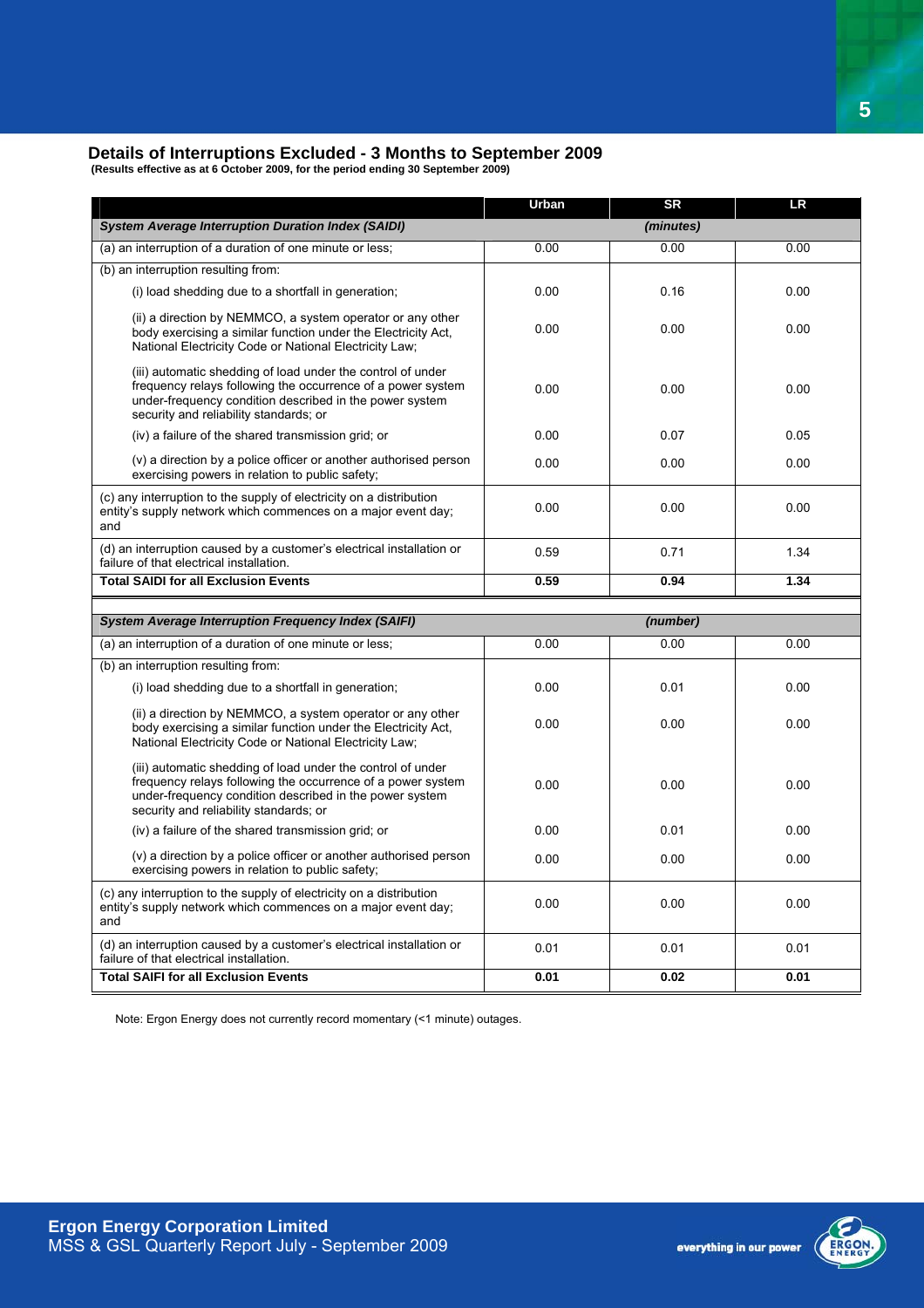#### **Details of Interruptions Excluded for the Financial Year to Date (1 July 2009 to 30 September 2009)**

(Results effective as at 6 October 2009, for the period ending 30 September 2009)

|                                                                                                                                                                                                                                 | Urban | <b>SR</b> | <b>LR</b> |
|---------------------------------------------------------------------------------------------------------------------------------------------------------------------------------------------------------------------------------|-------|-----------|-----------|
| <b>System Average Interruption Duration Index (SAIDI)</b>                                                                                                                                                                       |       | (minutes) |           |
| (a) an interruption of a duration of one minute or less;                                                                                                                                                                        | 0.00  | 0.00      | 0.00      |
| (b) an interruption resulting from:                                                                                                                                                                                             |       |           |           |
| (i) load shedding due to a shortfall in generation;                                                                                                                                                                             | 0.00  | 0.16      | 0.00      |
| (ii) a direction by NEMMCO, a system operator or any other<br>body exercising a similar function under the Electricity Act,<br>National Electricity Code or National Electricity Law;                                           | 0.00  | 0.00      | 0.00      |
| (iii) automatic shedding of load under the control of under<br>frequency relays following the occurrence of a power system<br>under-frequency condition described in the power system<br>security and reliability standards; or | 0.00  | 0.00      | 0.00      |
| (iv) a failure of the shared transmission grid; or                                                                                                                                                                              | 0.00  | 0.07      | 0.00      |
| (v) a direction by a police officer or another authorised person<br>exercising powers in relation to public safety;                                                                                                             | 0.00  | 0.00      | 0.00      |
| (c) any interruption to the supply of electricity on a distribution<br>entity's supply network which commences on a major event day;<br>and                                                                                     | 0.00  | 0.00      | 0.00      |
| (d) an interruption caused by a customer's electrical installation or<br>failure of that electrical installation.                                                                                                               | 0.59  | 0.71      | 1.34      |
|                                                                                                                                                                                                                                 |       |           |           |
| <b>Total SAIDI for all Exclusion Events</b>                                                                                                                                                                                     | 0.59  | 0.94      | 1.34      |
| <b>System Average Interruption Frequency Index (SAIFI)</b>                                                                                                                                                                      |       | (number)  |           |
| (a) an interruption of a duration of one minute or less;                                                                                                                                                                        | 0.00  | 0.00      | 0.00      |
| (b) an interruption resulting from:                                                                                                                                                                                             |       |           |           |
| (i) load shedding due to a shortfall in generation;                                                                                                                                                                             | 0.00  | 0.01      | 0.00      |
| (ii) a direction by NEMMCO, a system operator or any other<br>body exercising a similar function under the Electricity Act,<br>National Electricity Code or National Electricity Law;                                           | 0.00  | 0.00      | 0.00      |
| (iii) automatic shedding of load under the control of under<br>frequency relays following the occurrence of a power system<br>under-frequency condition described in the power system<br>security and reliability standards; or | 0.00  | 0.00      | 0.00      |
| (iv) a failure of the shared transmission grid; or                                                                                                                                                                              | 0.00  | 0.01      | 0.00      |
| (v) a direction by a police officer or another authorised person<br>exercising powers in relation to public safety;                                                                                                             | 0.00  | 0.00      | 0.00      |
| (c) any interruption to the supply of electricity on a distribution<br>entity's supply network which commences on a major event day;<br>and                                                                                     | 0.00  | 0.00      | 0.00      |
| (d) an interruption caused by a customer's electrical installation or<br>failure of that electrical installation.                                                                                                               | 0.01  | 0.01      | 0.01      |

Note: Ergon Energy does not currently record momentary (<1 minute) outages.

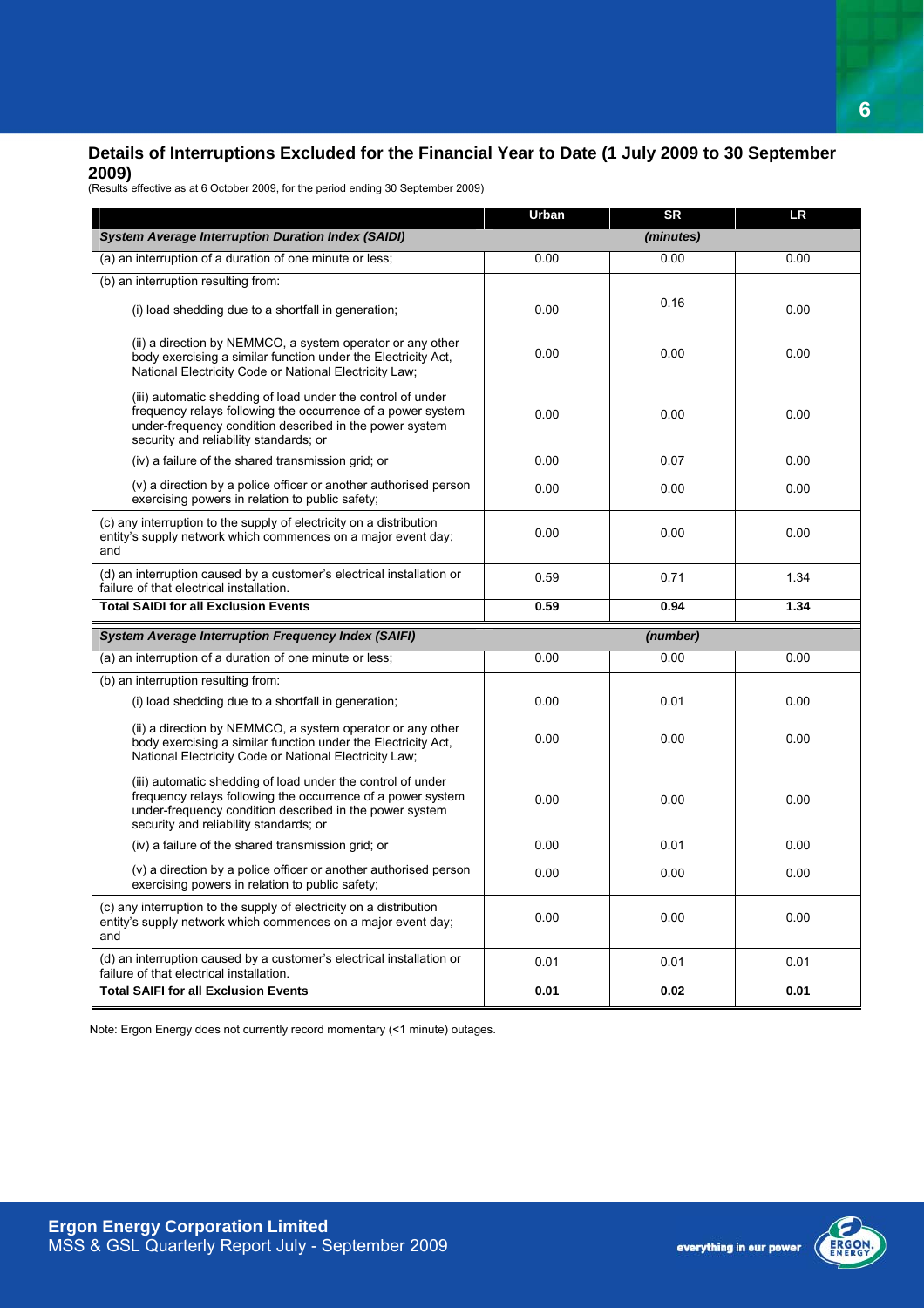#### **Description of any major event days**

During the September 2009 quarter, there were no Major Event Days (MED) registered using the 2.5 beta exclusion event method, which classifies a MED to be any day with a daily SAIDI value greater than the 2009-10 MED Threshold (TMED) of 7.49 system minutes.

#### **Explanation of reasons for exceeding minimum service standards and proposals to improve performance**

Following two years of solid performance well ahead of the MSS limits, Ergon Energy recorded unfavourable performance against the MSS for the 2008-09 financial year, arising from the combined impact of several factors, namely:

- a higher than usual level of unplanned interruptions during an unusually severe, record breaking and extended storm season;
- the suspension of Live Line work from 19 February 2009 (undertaken as a precautionary safety measure), heavily affecting planned work practices; and
- operational restrictions on particular makes and types of Air Break Switches (ABS's) as a result of union related actions.

Despite best endeavours to date, it is evident from reported performance for the September quarter that suspension of live line work and operational restrictions on ABS's continue to influence 2009-10 performance, putting achievement of the MSS targets at risk. The phased re-introduction of Live Line capability has seen some improvement in August and September 2009, however, the overall year to date performance remains adversely impacted from planned outages results from the previous months. The level of planned outages for the quarter remained at very high levels compared with previous years and this is due to the Live Line and operating restrictions.

In relation to planned outages, the following mitigating actions have or are being implemented in 2009/10 to improve the reliability performance of the network now and into the future and to help bring our performance back into MSS compliance:

- Prioritise the resurrection of live line work in the supply regions with a large number of critical planned works for 2009-10, with further prioritisation for the radial network segments.
- Defer all the non-critical planned works until such time that the live line work practice is fully operational.
- Maximise the utilisation of mobile generators currently owned by Ergon Energy.
- Continue to reduce sectional multiple planned shutdowns by maximising defect repairs and maintenance works within the section or radial component of a line and resourcing up to complete all works.
- Increasing monitoring and analysis of planned outages and options.

In the time remaining to influence the unplanned performance before the storm season, Ergon Energy is working hard to ensure that the operational measures are in place to address the unplanned performance likely to arise due to adverse weather. Mitigating actions being undertaken in relation to unplanned outages include:

- The identification of any beneficial network performance augmentation projects and a focus on completing them before the 2009-10 storm season as part of the Summer Preparedness Program.
- Undertaking a pre-storm season aerial inspection of the significant sub-transmission network segments mostly in the radial part of the network to identify any potential defects and target these for remediation prior to the storm season.
- Consideration of the summer preparation of outage response based upon likely weather patterns.



**7**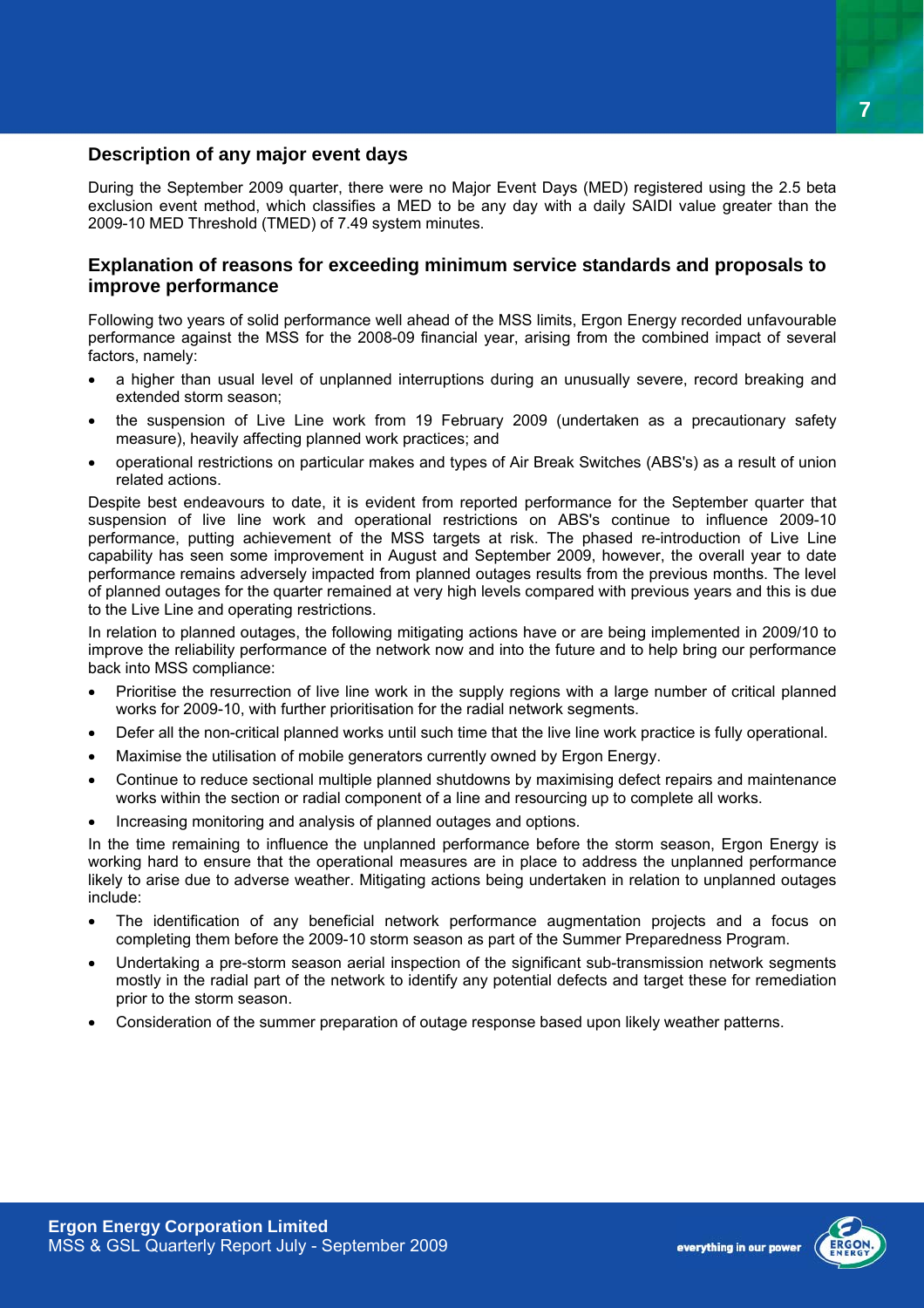#### **SAIDI and SAIFI Run Rate Graphs for the Financial Year to Date**

(Results effective as at 5 October 2009, for the period ending 30 September 2009)



| <b>Feeder Type</b> | <b>SAIDI</b><br><b>Network</b><br>Performance<br>less MSS<br>exclusions<br>(Actual) | <b>SAIDI MSS</b><br><b>Run Rate</b><br>Limits |
|--------------------|-------------------------------------------------------------------------------------|-----------------------------------------------|
| Urban (UR)         | 81                                                                                  | 29                                            |
| Short Rural (SR)   | 139                                                                                 | 81                                            |
| Long Rural (LR)    | 208                                                                                 | 155                                           |



| <b>Feeder Type</b> | <b>SAIFI</b><br><b>Network</b><br><b>Performance</b><br>less MSS<br>exclusions<br>(Actual) | <b>SAIFI MSS</b><br><b>Run Rate</b><br>Limits |  |
|--------------------|--------------------------------------------------------------------------------------------|-----------------------------------------------|--|
| Urban (UR)         | 0.64                                                                                       | 0.36                                          |  |
| Short Rural (SR)   | 1.04                                                                                       | 0.73                                          |  |
| Long Rural (LR)    | 1.61                                                                                       | 1.16                                          |  |



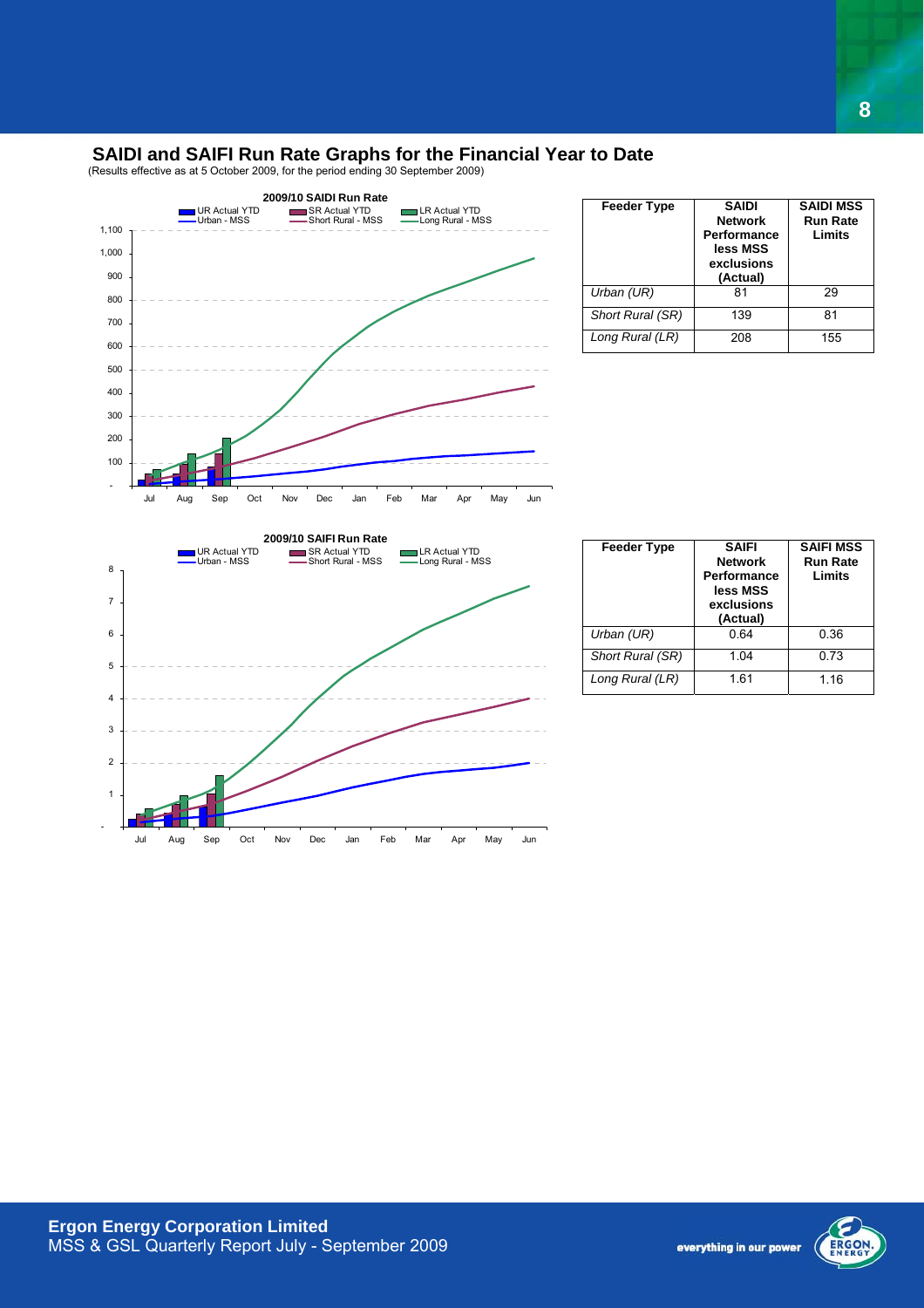#### **Guaranteed Service Levels (GSLs)**

(Reporting obligations under clause 2.6.2(a)(ii) (A), (B) & (C) of The Code)

#### **GSL Claims Breakdown for the Quarter and Financial Year to Date (1 July 2009 to 30 September 2009)<sup>1</sup>**

|                               | July 2009 to September 2009              |                                                 |                                                         | <b>Financial Year to Date</b> |                                          |                                                        |                                                         |                       |
|-------------------------------|------------------------------------------|-------------------------------------------------|---------------------------------------------------------|-------------------------------|------------------------------------------|--------------------------------------------------------|---------------------------------------------------------|-----------------------|
| <b>Type of GSL</b>            | No. of<br><b>Claims</b><br><b>Raised</b> | No. of<br><b>Claims</b><br>Accepted<br>and Paid | No. of<br><b>Claims</b><br>Investigated<br>and Not Paid | <b>Amount</b><br>Paid         | No. of<br><b>Claims</b><br><b>Raised</b> | No. of<br><b>Claims</b><br><b>Accepted</b><br>and Paid | No. of<br><b>Claims</b><br>Investigated<br>and Not Paid | <b>Amount</b><br>Paid |
| Planned Interruption (Bus)    | 11                                       | 9                                               | 2                                                       | \$450                         | 11                                       | 9                                                      | 2                                                       | \$450                 |
| Planned Interruption (Res)    | 183                                      | 144                                             | 38                                                      | \$2,880                       | 183                                      | 144                                                    | 38                                                      | \$2,880               |
| Connection                    | 22                                       | 18                                              | 4                                                       | \$1,800                       | 22                                       | 18                                                     | 4                                                       | \$1,800               |
| <b>Wrongful Disconnection</b> | 86                                       | 61                                              | 24                                                      | \$6,100                       | 86                                       | 61                                                     | 24                                                      | \$6,100               |
| Reconnection                  | 4                                        | 4                                               | 0                                                       | \$160                         | 4                                        | 4                                                      | 0                                                       | \$160                 |
| Hot Water Supply              |                                          |                                                 | 0                                                       | \$320                         |                                          |                                                        | 0                                                       | \$320                 |
| Appointments                  | 14                                       | 11                                              | 3                                                       | \$440                         | 14                                       | 11                                                     | 3                                                       | \$440                 |
| Reliability - Frequency       | 3                                        |                                                 | 2                                                       | \$80                          | 3                                        |                                                        | 2                                                       | \$80                  |
| Reliability - Duration        | 2                                        | 0                                               | 2                                                       | \$0                           | 2                                        | 0                                                      | 2                                                       | \$0                   |
| <b>Total</b>                  | 326                                      | 249                                             | 75                                                      | \$12,230                      | 326                                      | 249                                                    | 75                                                      | \$12,230              |

During the September quarter, the claims for reliability GSL's were minimal which could be expected at the start of a financial year as a customers eligibility to claim is based on a cumulative number of interruptions exceeding the Electricity Industry Code annual threshold by feeder type. As such, the reliability claims are a carry-over of the 2008-09 interruption-frequency GSL. Planned interruption GSL claims experienced in the residential area during the quarter were impacted by an additional planned outage which was required immediately following a scheduled outage (on identification of a phasing issue), as well as two other outages during August for which not all customers received notification.

#### **Explanation for Rejection of GSL Claims - 3 months to September 2009**

Ergon Energy rejected 75 GSL claims during the September 2009 quarter. Of these, 48 related to GSL claims made by customers. The remaining 27 GSL claims rejected related to GSL claims automatically identified and raised for investigation by Ergon Energy which were subsequently assessed and rejected. Reasons for rejection of each of these GSL claims are summarised below:

- 3 Customer Connection
	- 1 x Builders Pole was non-compliant
	- 1 x Changed Target date wasn't updated
	- 1 x Depot error when keying service order
- 24 Wrongful Disconnection
	- 3 x Customer did not make application on property
	- 1 x Incorrectly raised by representative as part of another claim
	- 4 x Customer disconnected for debt payment arrangements not kept
	- 1 x Customer made application through 3rd party who did not send through request
	- 2 x Meters incorrectly identified by 3rd party
	- 1 x Customer advised premises was disconnected when they made application



 $\overline{a}$ **Definitions / Notes:** 

<sup>1</sup> Figures reported include both GSL claims made / raised by customers and GSL claims automatically identified and raised for investigation and payment by Ergon Energy (as per clause 2.5.11(a) of the Electricity Industry Code).

The Number of Claims Investigated and Not Paid reflect claims raised for investigation, which are subsequently found not to be valid GSL claims as per requirements under the Electricity Industry Code (rejected GSLs). Rejected GSLs can arise from both customer initiated GSL claims and corporate initiated GSL claims. Refer to the "Explanation for Rejection of GSL Claims" for further details on rejected GSL claims.